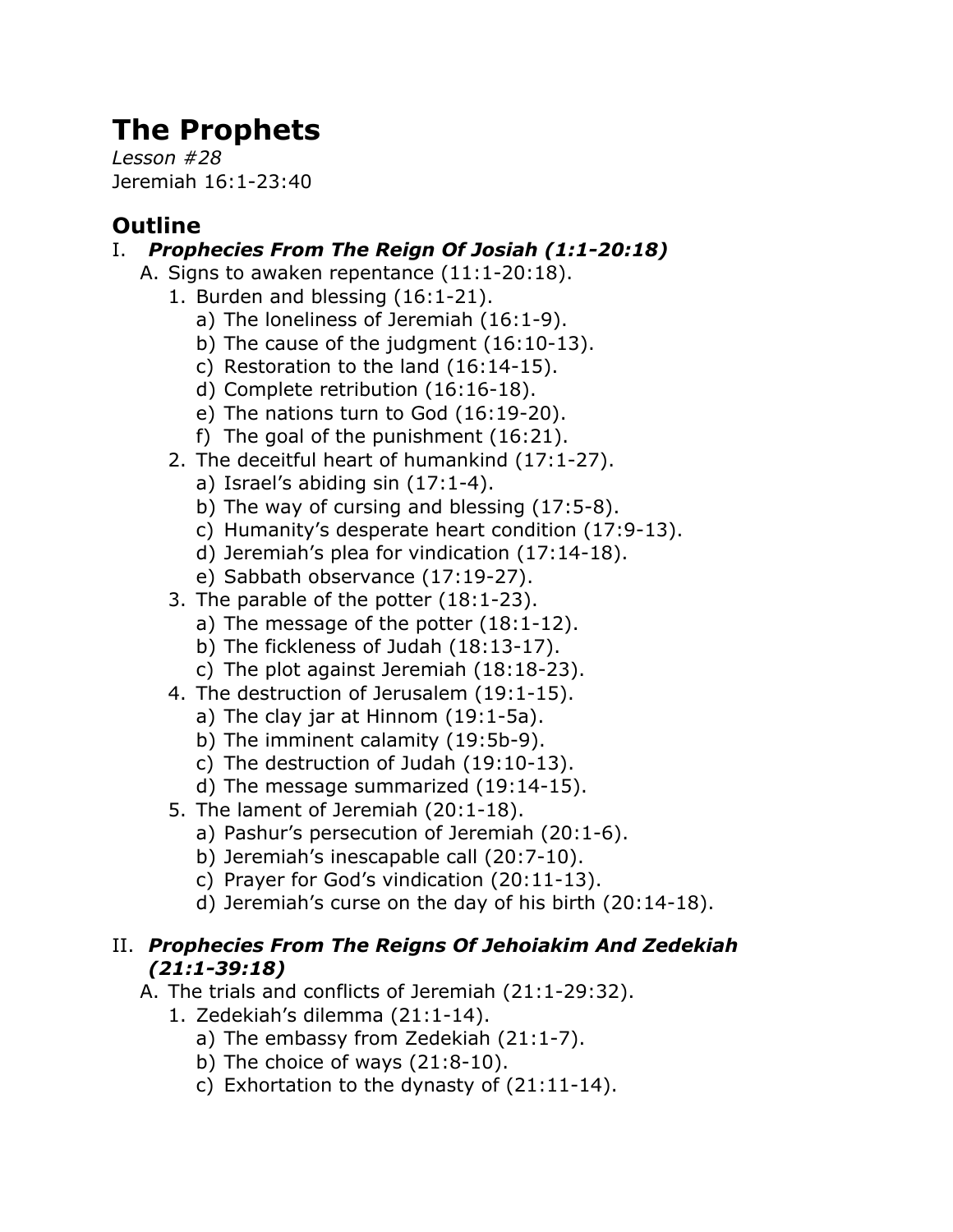- 2. Messages to the kings of David (22:1-30).
	- a) Exhortation to justice (22:1-9).
	- b) The fate of Shallum (Jehoahaz) (22:10-12).
	- c) The condemnation of Jehoiakim (22:13-23).
	- d) The rejection of Coniah (Jehoiachin) (22:24-30).
- 3. Messiah the King (23:1-40).
	- a) Godless leaders versus David's Righteous Branch (23:1-8).
	- b) Condemnation of the false prophets (23:9-12).
	- c) False prophecy in Samaria and Jerusalem (23:13-15).
	- d) Characteristics of lying prophecy (23:16-22).
	- e) Lying prophets versus true prophets (23:23-32).
	- f) The burden of the Lord (23:33-40).

### **Notes**

#### *Jeremiah 1:1-20:18*

- Signs to awaken repentance (11:1-20:18).
	- Burden and blessing (16:1-21).
		- The loneliness of Jeremiah (16:1-9).
			- Jeremiah is not to marry or father children as a sign to his audience that there is no hope for any families who remain in Judah.
			- The Lord will withdraw His love and pity so completely from His people that even their ability to grieve deserts them.
		- The cause of the judgment (16:10-13).
			- The answer to the Israelite's mock innocence is the same answer that has been used to justify divine punishment in many preceding generations (cf. Deuteronomy 29:25-28; Joshua 24:16, 19-20; 1 Kings 9:9).
			- However, what makes them worse than the preceding generations is the "imagination of his evil heart" of the current generation.
		- Restoration to the land (16:14-15).
			- The harsh words of judgment give way to a momentary promise of restoration.
			- The Lord draws a parallel between their subsequent return from Babylon and the exodus from Egypt.
		- Complete retribution (16:16-18).
			- The Lord will send those who will use "every trick in the book" to find and capture their prey.
			- Once they capture them, there is a harsh punishment which will be reversed when the people return from exile (cf. Isaiah 40:2).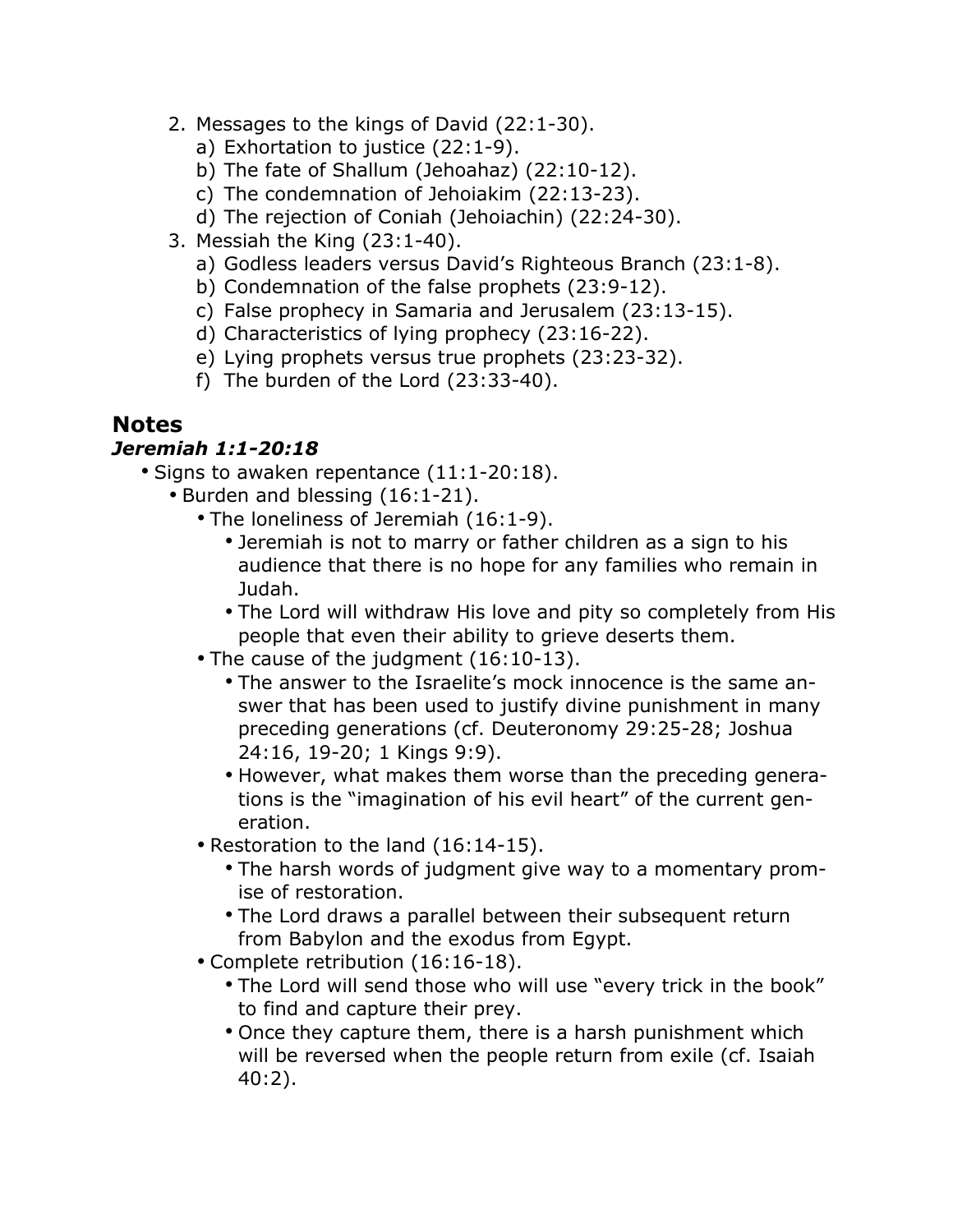- The nations turn to God (16:19-20).
	- The reference to idols in vs. 18 opens the door to some of the most picturesque denunciations of idolatry in the book.
	- The resulting picture shows Gentiles, who now acknowledge the emptiness of their own religious beliefs, trying to persuade the people of the one, true God to let go of the practice of idolatry which the Gentiles created and then abandoned.
- The goal of the punishment (16:21).
	- The language of this verse comes from the exodus, when the Lord demonstrated His power to save His people from captivity.
	- The Lord is displaying the same "hand and might" for the same purpose: to glorify His name (cf. Hebrews 13:8).
- The deceitful heart of humankind (17:1-27).
	- Israel's abiding sin (17:1-4).
		- The "table of the heart" suggests a contrast to clay tablets, which could be worked with a wooden stylus, and could be erased before the clay hardened.
		- The "name" of the Lord is a name of power, power that exhibits the Lord's mercy and love, but also His righteous anger.
	- The way of cursing and blessing (17:5-8).
		- The contrast is between one who trusts in human power and ability and one who trusts in divine power and ability.
		- The people could not have missed the irony when they chose to worship other gods "under every green tree" (3:6).
		- This also reminds us of the fact that people face the same challenges in their lives with far different results.
	- Humanity's desperate heart condition (17:9-13).
		- This is why people are wasting their time when they trust in humans; one human cannot fathom the heart of another. The Lord, on the other hand, cannot be deceived. He can search and understand the heart.
		- The Lord judges the heart to determine the true motivation for one's words and actions.
		- The listeners are to remember who is the true resident of the sanctuary in Jerusalem, which now bears the names of false gods on the horns of the altar.
	- Jeremiah's plea for vindication (17:14-18).
		- The fulfillment of the "word of the Lord" is the only way that Jeremiah can prove that he is a true prophet.
		- Jeremiah is leaving his fate in the Lord's hands, and he is leaving the fate of his enemies in the Lord's hands, instead of taking it into his own.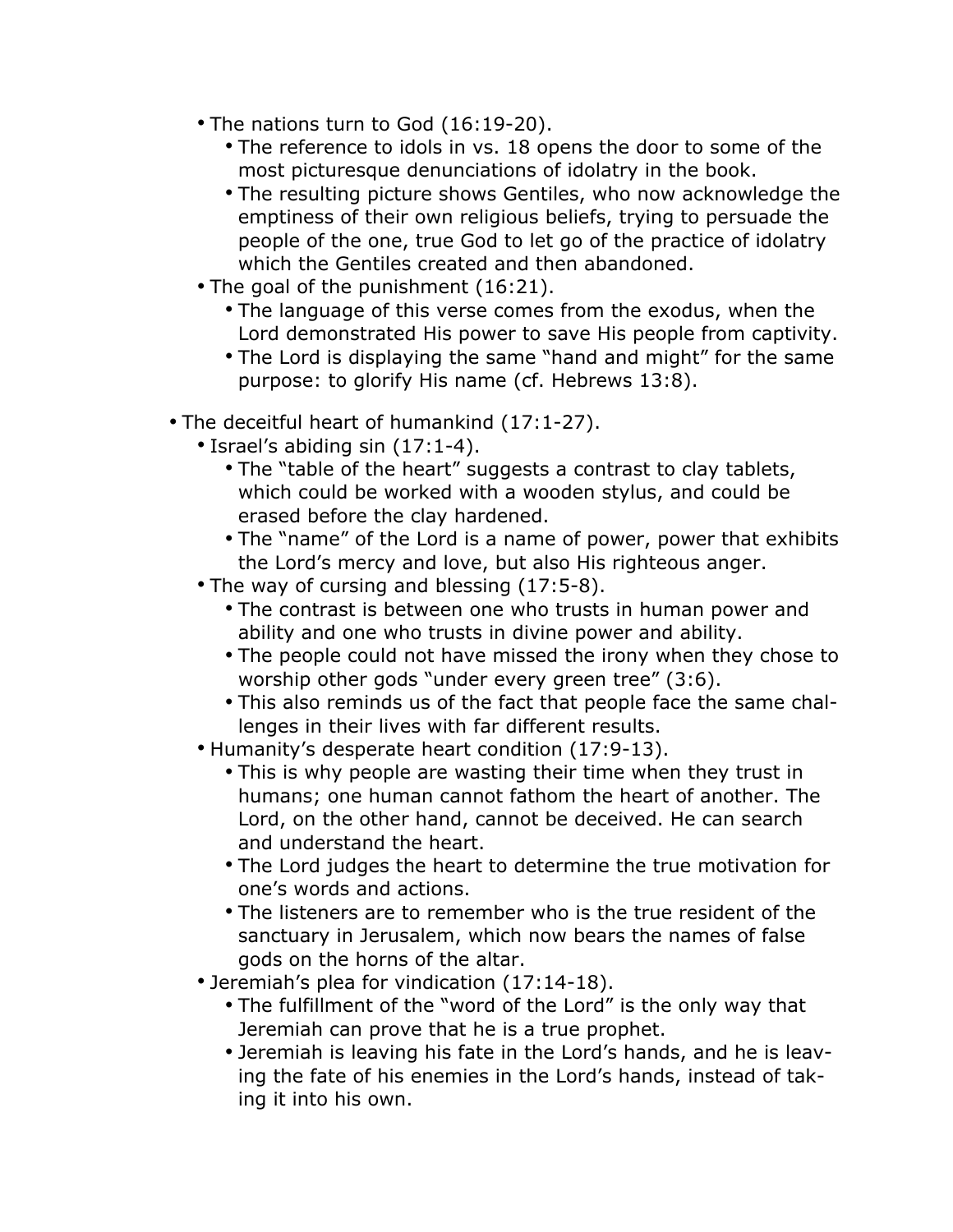- Sabbath observance (17:19-27).
	- Although they have not listened (cf. 7:24, 26; 11:8; 25:4; 34:14; 35:15; 44:5), there is still the possibility for repentance, which suggests a date before the reign of Zedekiah.
	- If they will obey the Lord, the royal court will prosper, and the people from all over the country will bring sacrifices to Jerusalem.
- The parable of the potter (18:1-23).
	- The message of the potter (18:1-12).
		- The people believe the covenant guarantees divine protection (cf. 7:1-15). Jeremiah contends the covenant also demands faithfulness to the ways of the Lord on their part (cf. Amos 3:2).
		- The people say that they have decided not to listen to Jeremiah's warnings, but will continue to worship idols instead (cf. 2:25).
	- The fickleness of Judah (18:13-17).
		- One would think that Judah's love for the Lord would be just as constant as snow on high mountains.
		- The Lord deserves the worship of His people, yet they do not do so; they "forget" and worship idols instead.
	- The plot against Jeremiah (18:18-23).
		- The plans of the people to worship idols in vs. 12 now give way to plans they are making against the life of Jeremiah. He realized the depth of the resentment and hatred toward him.
		- Jeremiah calls on the Lord to take notice of their plots against him. Their plans had been concealed, but the Lord knew every secret plot against him. The destruction of Jerusalem will mean personal vindication for Jeremiah as a prophet (37:18-20; cf. 1 Kings 22:28).
- The destruction of Jerusalem (19:1-15).
	- The clay jar at Hinnom (19:1-5a).
		- The gate leading to the valley of Hinnom was known as the Potsherd Gate (elsewhere called the Dung Gate), as broken pieces of pottery would be a normal part of a city's garbage.
		- He uses the plural "kings" because the message is not only to the reigning king but to the whole dynasty that was responsible for the apostasy.
		- The place of the calamity is Jerusalem; the disaster will be such that all who hear of it will be stunned. The Lord describes five ways in vss. 4-5 in which the people are guilty of idolatry.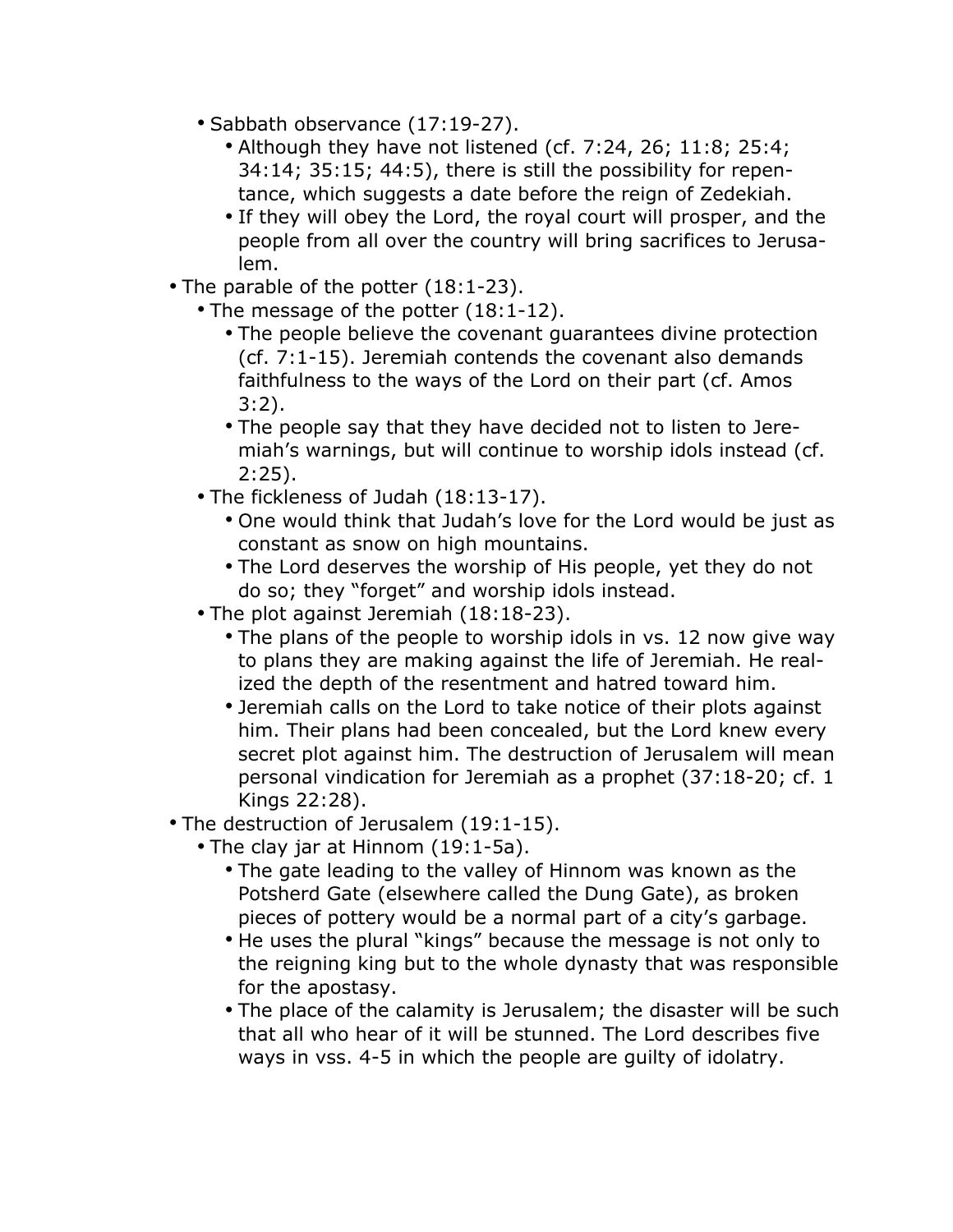- The imminent calamity (19:5b-9).
	- The symbol of the frustration of the people's "counsel" will also serve as a symbol of the "counsel" the Lord has for them.
	- For these terrible violations of His law, the Lord would bring down such drastic destruction that the place called "Tophet," or the "valley of the son of Hinnom," would have its name changed to the "valley of slaughter."
	- The reference to cannibalism is the first one in Jeremiah (cf. Leviticus 26:27-29; Deuteronomy 28:53-57; 2 Kings 6:26-31), suggesting the elevated severity of their present situation.
- The destruction of Judah (19:10-13).
	- Just as one might "break" a clay jar, so the Lord will "break" Jerusalem. They knew of no way to mend a broken jar, which could only be thrown away. So Judah would be rejected because she failed to repent.
	- In Judah's downfall, the dead would be so numerous that even unclean Tophet would have to be used for their burial (cf. 7:31).
- The message summarized (19:14-15).
	- Jeremiah returns from the valley to the temple to reiterate his warnings and stress the inevitability of destruction.
	- The long-standing threat of disaster is now very close to becoming a reality. This is because the people have "hardened their necks."
- The lament of Jeremiah (20:1-18).
	- Pashur's persecution of Jeremiah (20:1-6).
		- Jeremiah is criticizing activities in the temple which Pashur oversees. He will naturally defend his own policies and practices.
		- Jeremiah mentions only death by the sword and captivity as possible fates for the inhabitants of the nation (cf. 15:1-4).
	- Jeremiah's inescapable call (20:7-10).
		- Jeremiah feels the Lord misled him in some way, that the Lord intended to hurt or embarrass him by making him a prophet and forcing him to proclaim the message of doom.
		- Jeremiah tries to lighten his load by keeping quiet, but he finds that he has an overwhelming compulsion to say what the Lord placed in him.
		- He amplifies the reason he was so determined to resign his prophetic office. He includes some of the sayings he has overheard his enemies using. They mimicked him with the phrase "Fear on every side."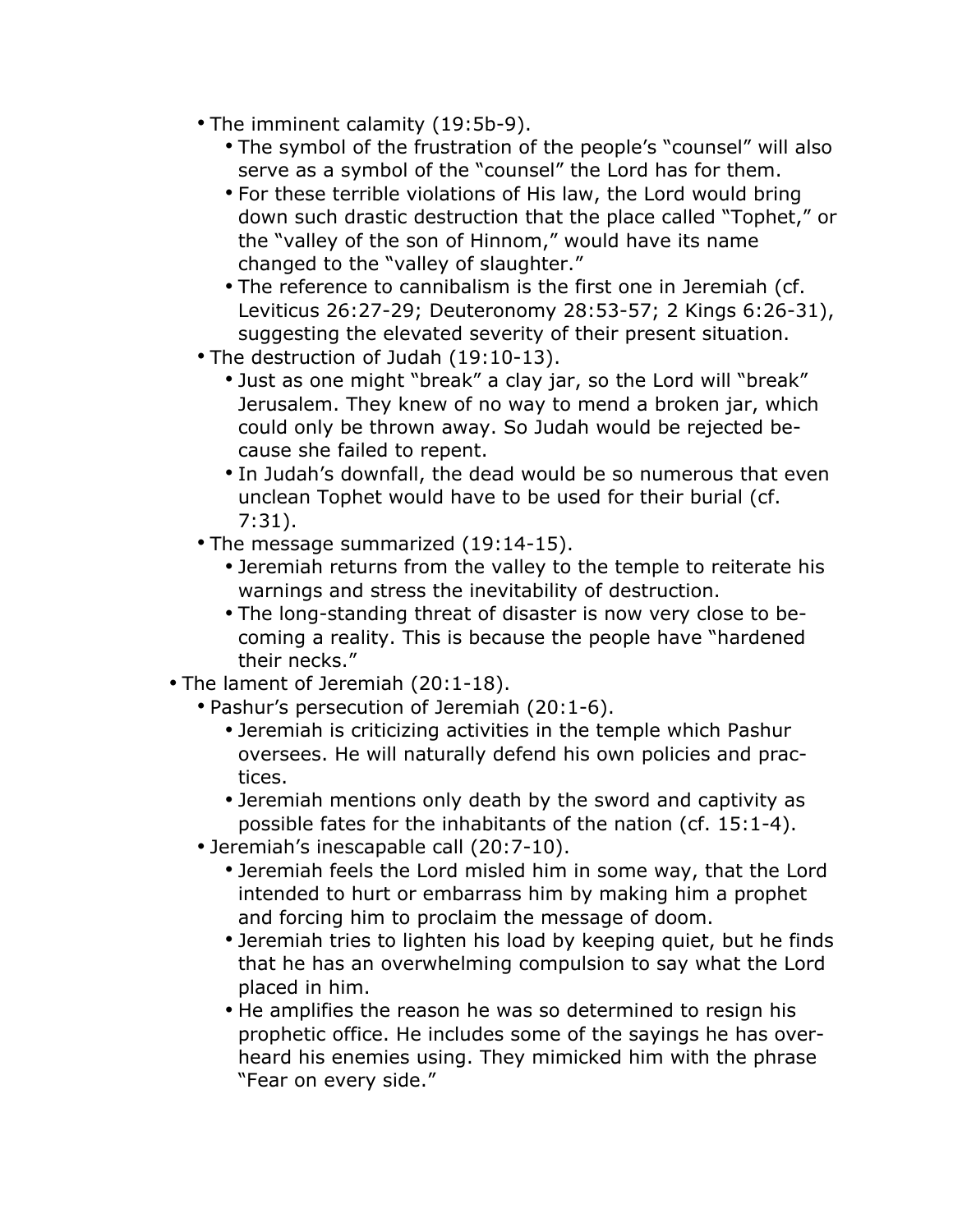- Prayer for God's vindication (20:11-13).
	- This is Jeremiah's prayer and hymn of praise for the Lord's protection and vindication. This was the hope that encouraged him.
	- A new calm enabled him to withstand all criticism and physical sufferings. His ultimate confidence was the Lord's presence as a warrior striking his foes with dread.
- Jeremiah's curse on the day of his birth (20:14-18).
	- In spite of his deep faith and confidence in the Lord, he still has moments when he thinks life is too much to bear.
	- Jeremiah held no real animosity against the man who brought news of his birth; his cry is strictly rhetorical. In the East, the messenger who brings news of a son's birth is usually rewarded.

# *Jeremiah 21:1-39:18*

- The trials and conflicts of Jeremiah (21:1-29:32).
	- Zedekiah's dilemma (21:1-14).
		- The embassy from Zedekiah (21:1-7).
			- The words of the royal inquiry reveal an optimism which, in hindsight, is unfounded.
			- The inquiry probably comes early in the siege, because the king is hoping the Babylonians will abandon the siege.
			- The "outstretched hand and strong arm" with which He defeated Egypt and other enemies in the past will now be turned against Jerusalem.
		- The choice of ways (21:8-10).
			- The message Jeremiah addresses to the people does contain an element of hope, although one that probably did not sound very appealing to his hearers.
			- God offers only one way of life: surrender to the Babylonians. To speak of his nation in this way was a difficult duty for Jeremiah, and it was the reason they called him a traitor.
		- Exhortation to the dynasty of (21:11-14).
			- In a narrow sense, the call was to the king and his family; in a wider sense, to the entire court.
			- It was fitting for Jeremiah to address the royal family because administering justice was the prerogative of the king and not of all.
			- Because of past deliverances, the people were caught up in a wholly unwarranted confidence in Jerusalem's invincibility.
	- Messages to the kings of David (22:1-30).
		- Exhortation to justice (22:1-9).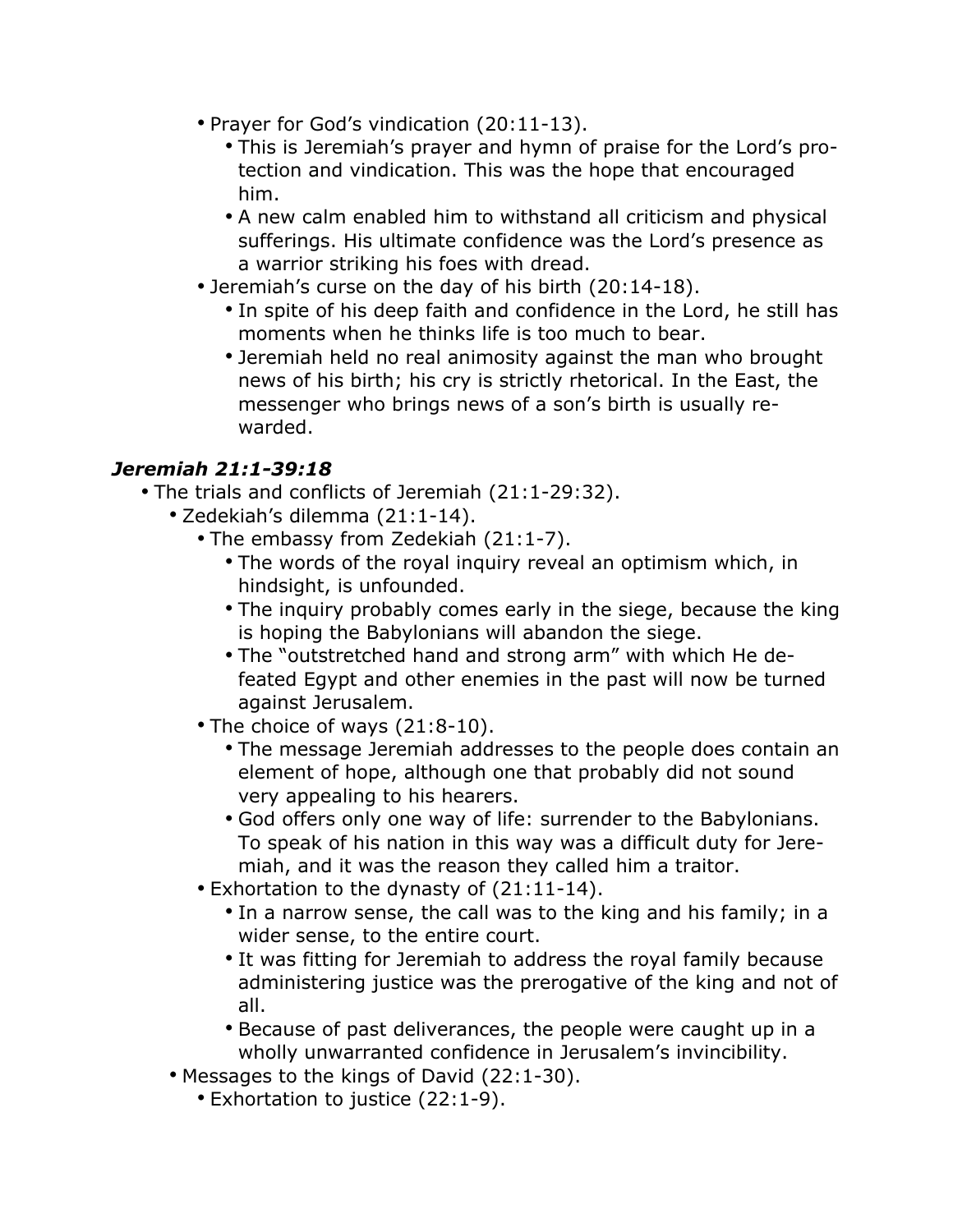- Other passages in Jeremiah indicate that it is the failure of the king, his servants and his people to "Hear the word of the Lord" that lies at the heart of the nation's problems.
- Vss. 6-9 give a clear picture of desolation. Gilead and Lebanon in the north are mentioned because they were regions famous for their beautiful forests.
- The extensive devastation would be a lesson to the nations of the perils of idolatry.
- The fate of Shallum (Jehoahaz) (22:10-12).
	- Jeremiah tells the nation at large that they need not mourn the death of the godly king Josiah, who had been slain at the Battle of Megiddo in 609 B.C. (cf. 2 Kings 23:29-35; 2 Chronicles 35:75; Zechariah 12:11).
	- He also says that Shallum deserves to be mourned the most because he will die in exile, not in his homeland.
- The condemnation of Jehoiakim (22:13-23).
	- The message concerning Jehoiakim is the lengthiest of this collection, perhaps showing the degree of disobedience on his part.
	- Josiah showed that he knew the Lord by doing "judgment and justice," by standing up for the "poor and needy." Jehoiakim's actions are the opposite of Josiah's.
	- Following this exposure of Jehoiakim's evil ways, Jeremiah tells him of the disgraceful death that awaited him; there would be no mourning for Jehoiakim.
- The rejection of Coniah (Jehoiachin) (22:24-30).
	- The signet of a king was very valuable because it was used to authenticate official correspondence and documents. Jeremiah declared that even if Jehoiachin was as dear to God as a signet ring on God's right hand (and he was not), he would be torn off for his misdeeds.
	- Jehoiachin had seven sons (cf. 1 Chronicles 3:17), but none succeeded him on the throne. Matthew's genealogy (1:12) includes Jehoiachin but shows only who Jesus' legal father was, not His natural one.
		- Zerubbabel, grandson of Jehoiachin, though governor of Judah in 520 B.C., never ruled as king, nor did any other descendant of his.
		- Jehoiachin's uncle, Zedekiah, reigned after him but died before him (cf. 52:10-11).
		- Jehoiachin was thus the last of the Judean kings. In him the royal line became extinct.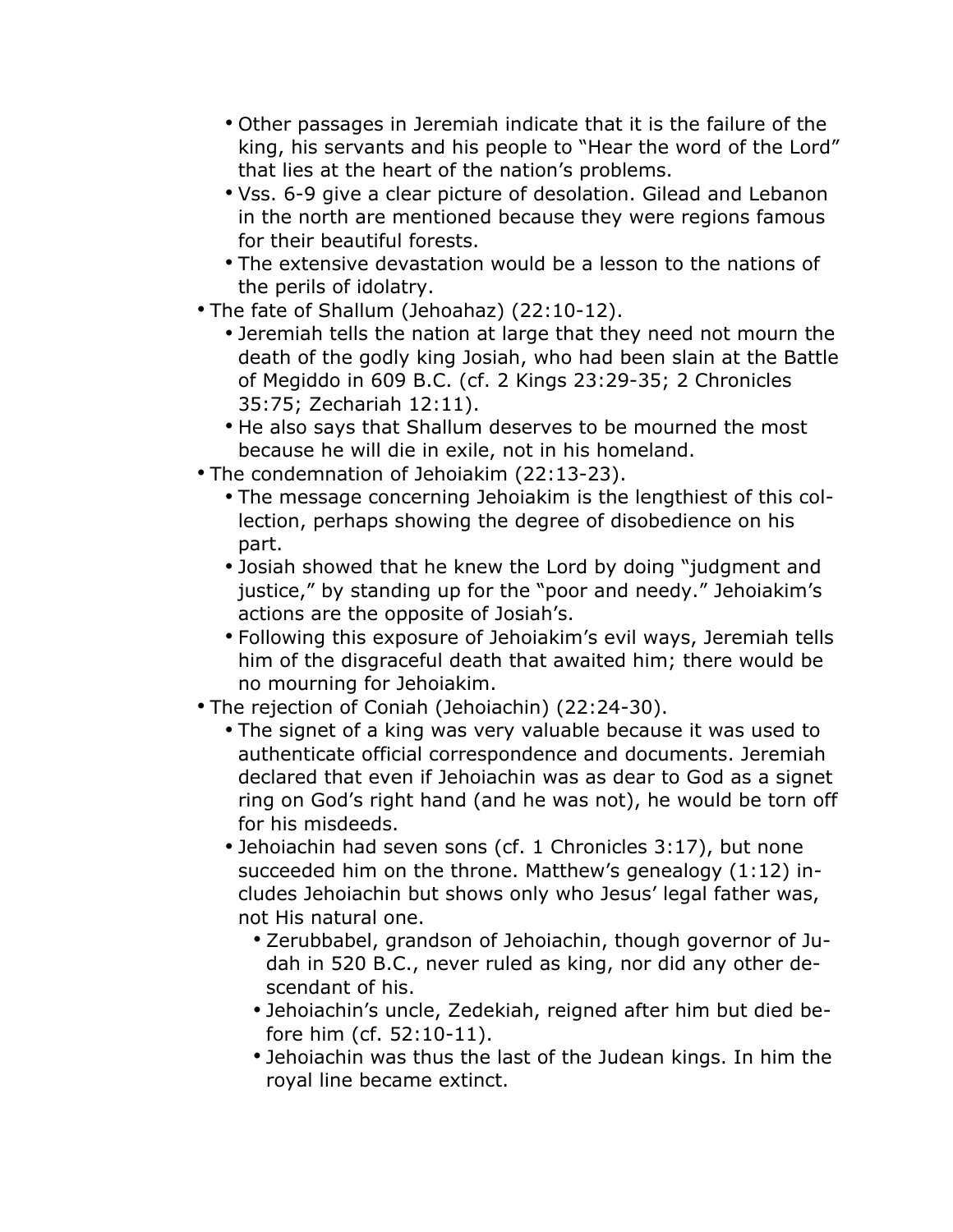- Jeremiah goes on to speak of the new King to be raised up by the Lord (cf. 23:5-6).
- Messiah the King (23:1-40).
	- Godless leaders versus David's Righteous Branch (23:1-8).
		- Like their neighbors, the Israelites conceived of their kings as shepherds, "tending" the people in their care. The kings have not been "tending" the sheep; they have "scattered" and "driven" the flock.
		- After Jeremiah has denounced the faithless shepherds of the nation and has predicted the coming of good shepherds, he describes as a climax the incomparable rule of the King Messiah, the "Branch" (cf. Isaiah 4:2; Jeremiah 33:15; Zechariah 3:8; 6:12).
	- Condemnation of the false prophets (23:9-12).
		- The Lord enters an accusation of adultery, but the identity of the accused and the nature of the adultery are momentarily delayed. The designation of idolatry as adultery is wellestablished in Jeremiah, so it is idolatry which Jeremiah has in mind here.
		- Next to the ungodly kings, the false prophets were those most responsible for bringing about the nation's ruin. Jeremiah was disturbed and shocked at the enormity of their offenses and was so overcome with the trauma of it that he could only liken himself to a drunken man.
	- False prophecy in Samaria and Jerusalem (23:13-15).
		- There was a misguided confidence held by the people of Jerusalem, who thought the chosen status of Jerusalem gave it unconditional protection.
		- In God's sight all the people of Jerusalem had become as bad as those of Sodom and Gomorrah, and the prophets were the instigators. God's only recourse was to punish the prophets.
	- Characteristics of lying prophecy (23:16-22).
		- The false prophet's message was one of peace and freedom from injury in direct contradiction to the message Jeremiah has been proclaiming.
		- One set of evil hearts is listening to another, rather than seeking to know the heart of the Lord.
	- Lying prophets versus true prophets (23:23-32).
		- Their portrayal of the Lord is out of balance. He is purely a God of mercy and forgiveness. This is contrary to the Lord's name.
		- The contrast between "chaff" and "wheat" refers to the difference between false prophecy and true prophecy. The "fire" and